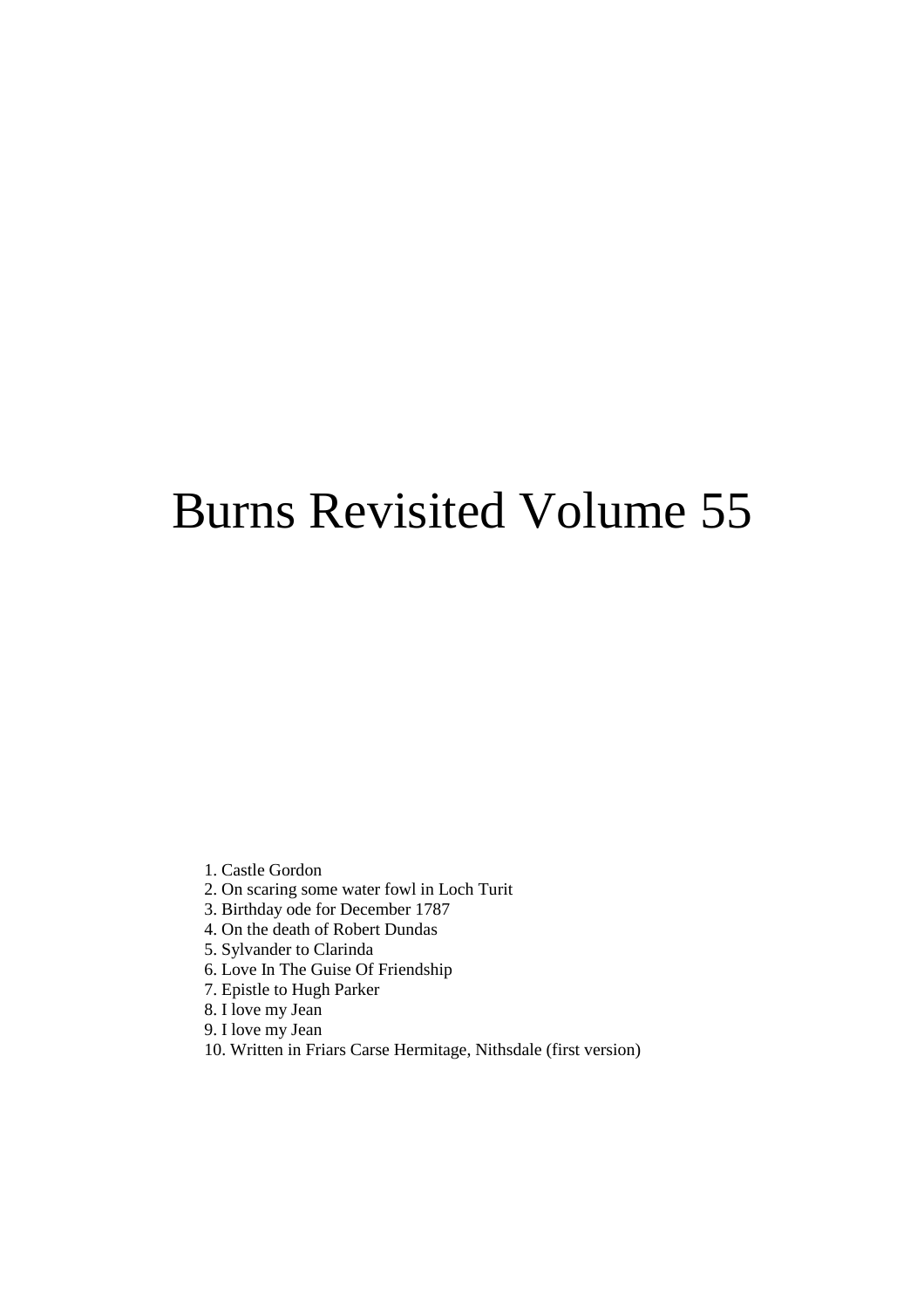### Castle Gordon



#### **Verse 2**

Spicy forests ever gray Shading from the burning ray Hapless wretches sold to toil Or the ruthless native's way Bent on slaughter blood and spoil Woods that ever verdant wave I leave the tyrant and the slave Give me the groves that lofty brave The storms by Castle Gordon

#### **Verse 3**

Wildly here without control Nature reigns and rules the whole In that sober pensive mood Dearest to the feeling soul She plants the forest pours the flood Life's poor day I'll musing rave And find at night a sheltering cave Where waters flow and wild woods wave By bonie Castle Gordon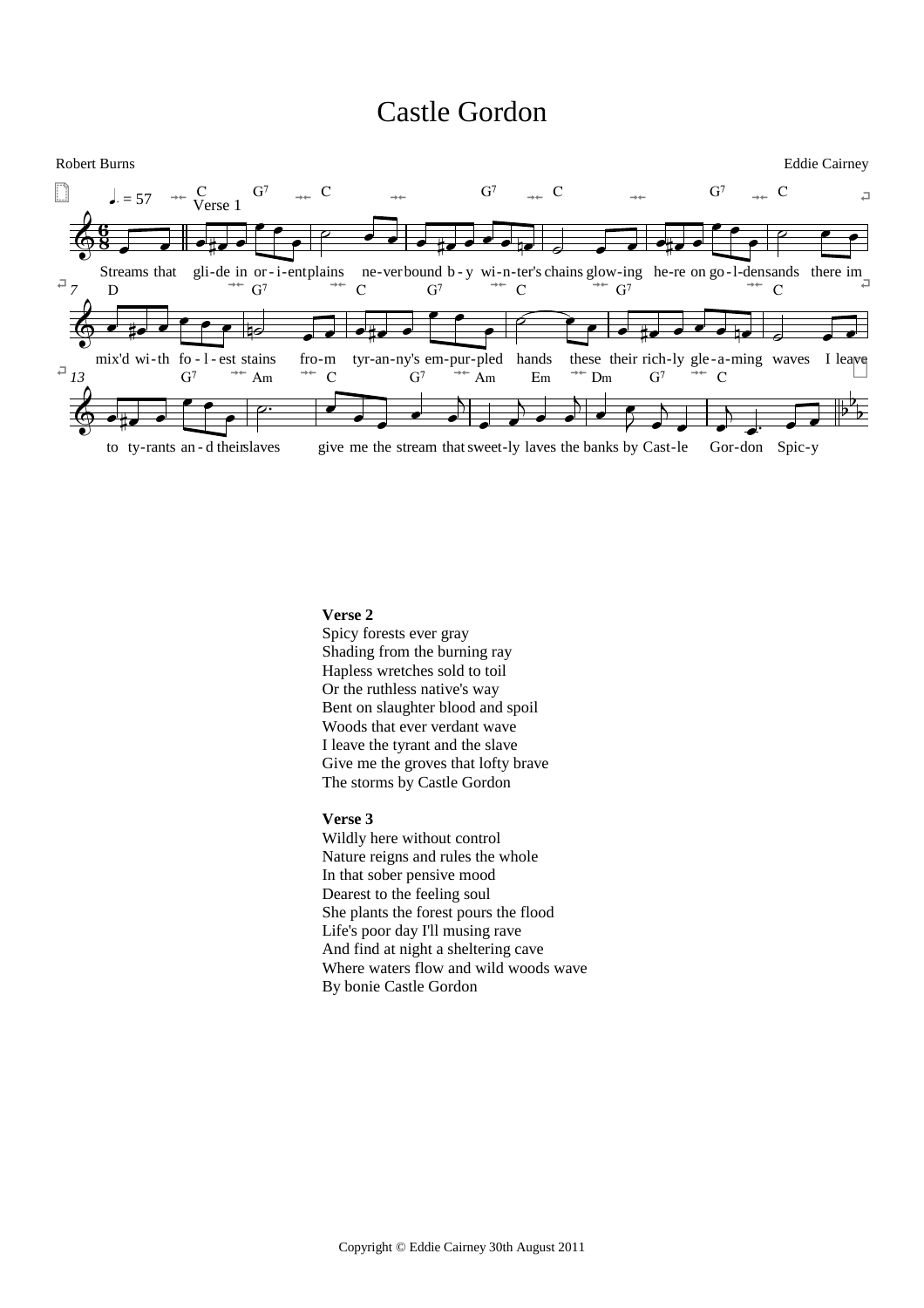On scaring some water fowl in Loch Turit

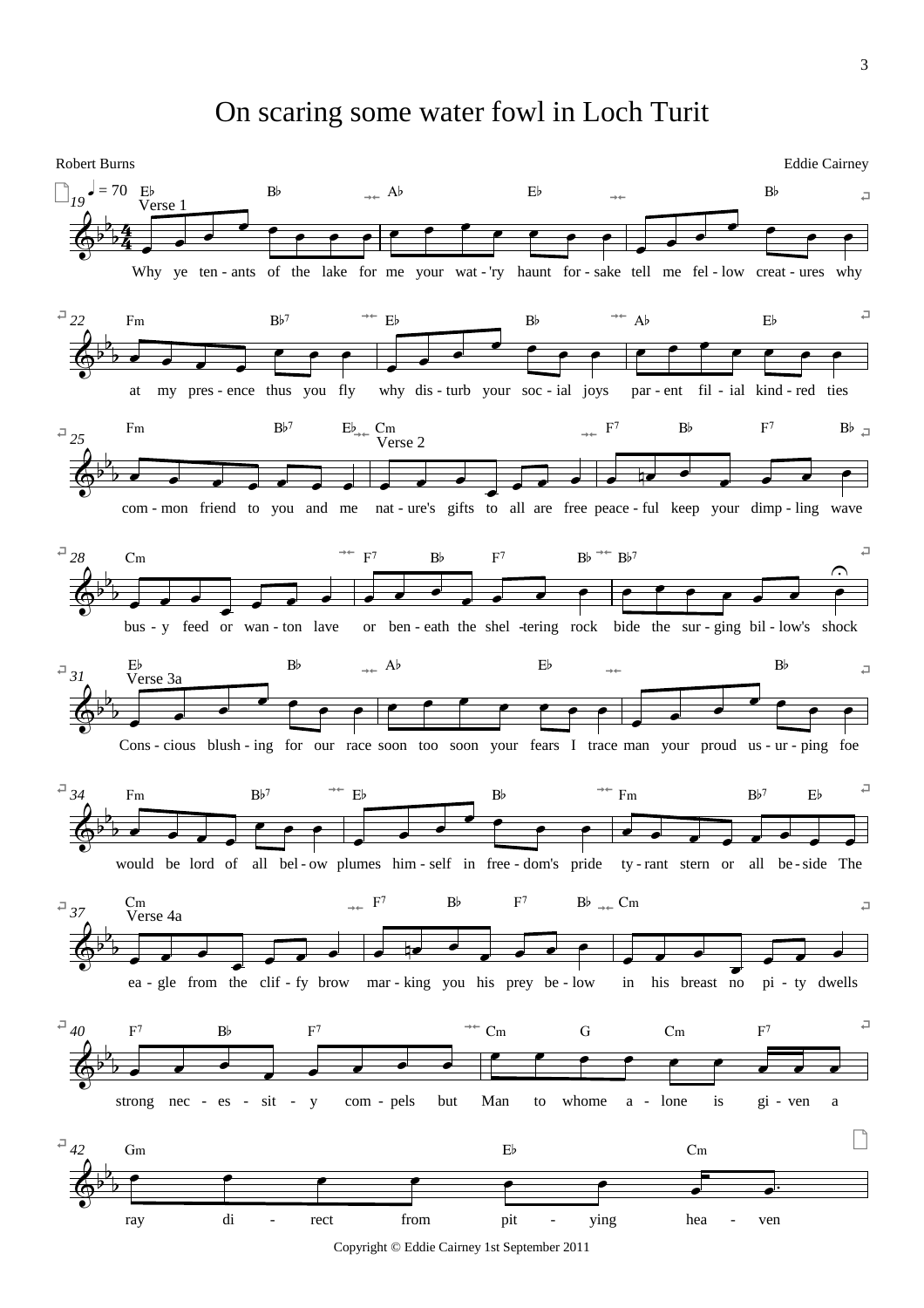

### Verse 1

Why ye tenants of the lake For me your wat'ry haunt forsake Tell me fellow-creatures why At my presence thus you fly Why disturb your social joys Parent filial kindred ties Common friend to you and me

### Verse 2

Nature's gifts to all are free Peaceful keep your dimpling wave Busy feed or wanton lave Or beneath the sheltering rock Bide the surging billow's shock

### Verse 3a

Conscious blushing for our race Soon too soon your fears I trace Man your proud usurping foe Would be lord of all below Plumes himself in freedom's pride Tyrant stern to all beside

#### Verse 4a

The eagle from the cliffy brow Marking you his prey below In his breast no pity dwells Strong necessity compels But Man to whom alone is giv'n A ray direct from pitying Heav'n Glories in his heart humane And creatures for his pleasure slain

#### Verse 3b

In these savage liquid plains Only known to wand'ring swains Where the mossy riv'let strays Far from human haunts and ways All on Nature you depend And life's poor season peaceful spend

### Verse 4b

Or if man's superior might Dare invade your native right On the lofty ether borne Man with all his pow'rs you scorn Swiftly seek on clanging wings Other lakes and other springs And the foe you cannot brave Scorn at least to be his slave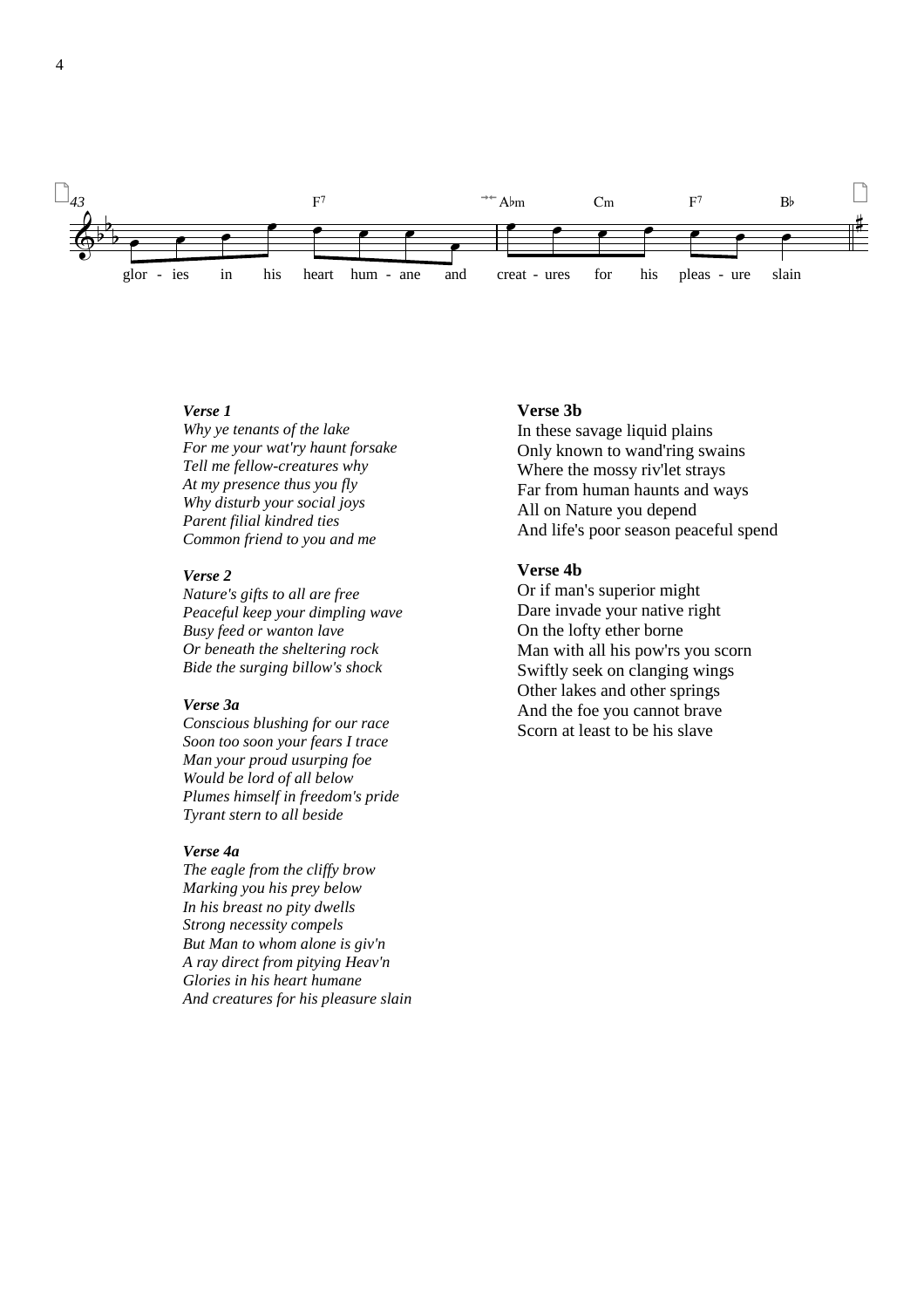## Birthday ode for 31st December 1787

A Fragment

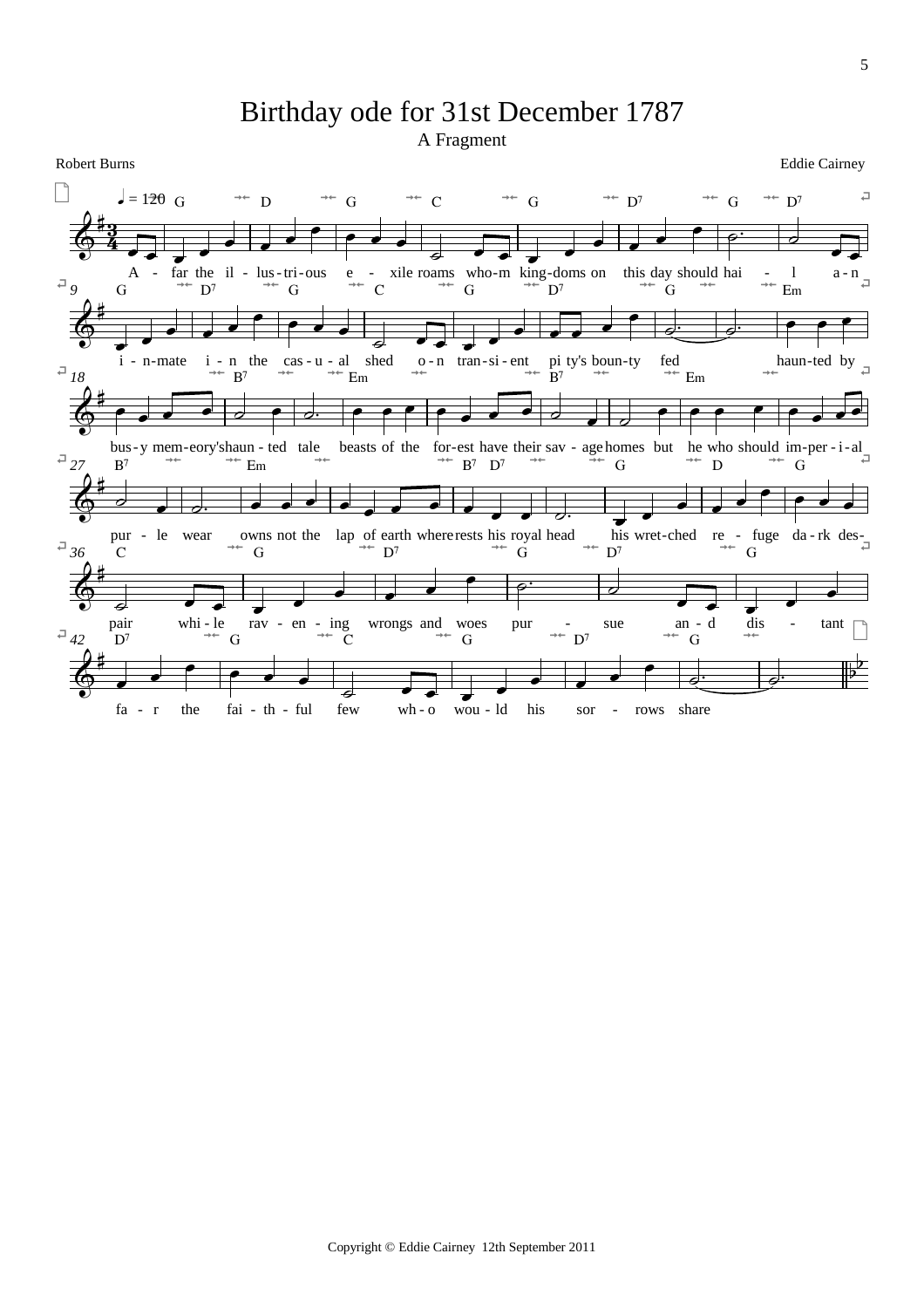### On the death of Robert Dundas

Robert Burns Eddie Cairney



### **Verse 2**

Ye hills ye plains ye forests and ye caves Ye howling winds and wintry swelling waves Unheard unseen by human ear or eye Sad to your sympathetic glooms I fly Where to the whistling blast and water's roar Pale Scotia's recent wound I may deplore

### **Verse 3**

O heavy loss thy country ill could bear A loss these evil days can ne'er repair Justice the high vicegerent of her God Her doubtful balance eyed and sway'd her rod Hearing the tidings of the fatal blow She sank abandon'd to the wildest woe

### **Verse 4**

Wrongs injuries from many a darksome den Now gay in hope explore the paths of men See from his cavern grim Oppression rise And throw on Poverty his cruel eyes Keen on the helpless victim see him fly And stifle dark the feebly bursting cry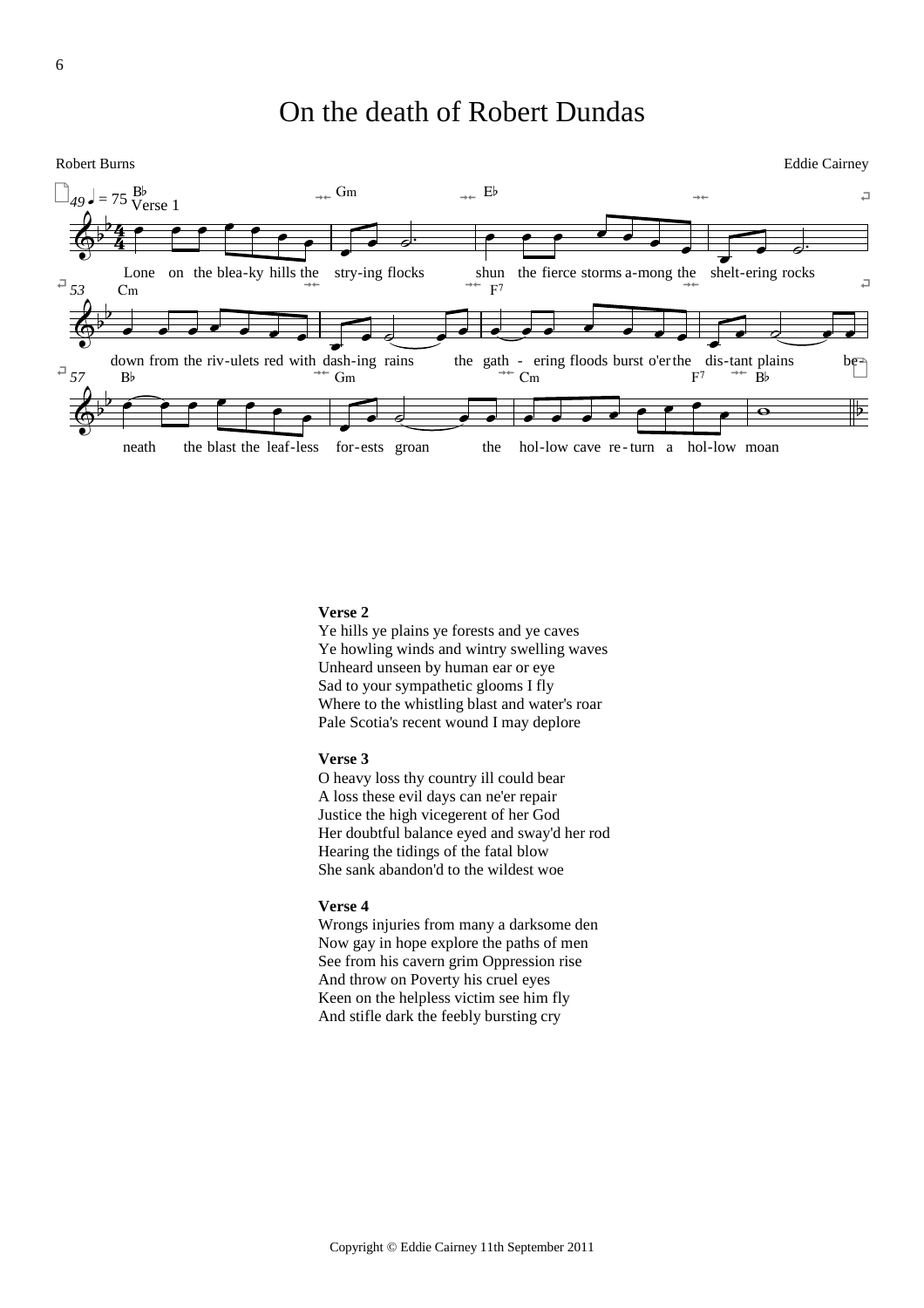### Sylvander to Clarinda



#### **Verse 2**

That heart already more than lost The imp beleaguer'd all perdue For frowning Honour kept his post To meet that frown he shrunk to do His pangs the Bard refused to own Tho' half he wish'd Clarinda knew But Anguish wrung the unweeting groan Who blames what frantic Pain must do

### **Verse 3**

That heart where motley follies blend Was sternly still to Honour true To prove Clarinda's fondest friend Was what a lover sure might do The Muse his ready quill employed No nearer bliss he could pursue That bliss Clarinda cold deny'd Send word by Charles how you do

### **Verse 4**

The chill behest disarm'd his muse Till passion all impatient grew He wrote and hinted for excuse 'Twas 'cause he'd nothing else to do But by those hopes I have above And by those faults I dearly rue The deed the boldest mark of love For thee that deed I dare uo do

### **Verse 5**

O could the Fates but name the price Would bless me with your charms and you With frantic joy I'd pay it thrice If human art and power could do Then take Clarinda friendship's hand Friendship at least I may avow And lay no more your chill command I'll write whatever I've to do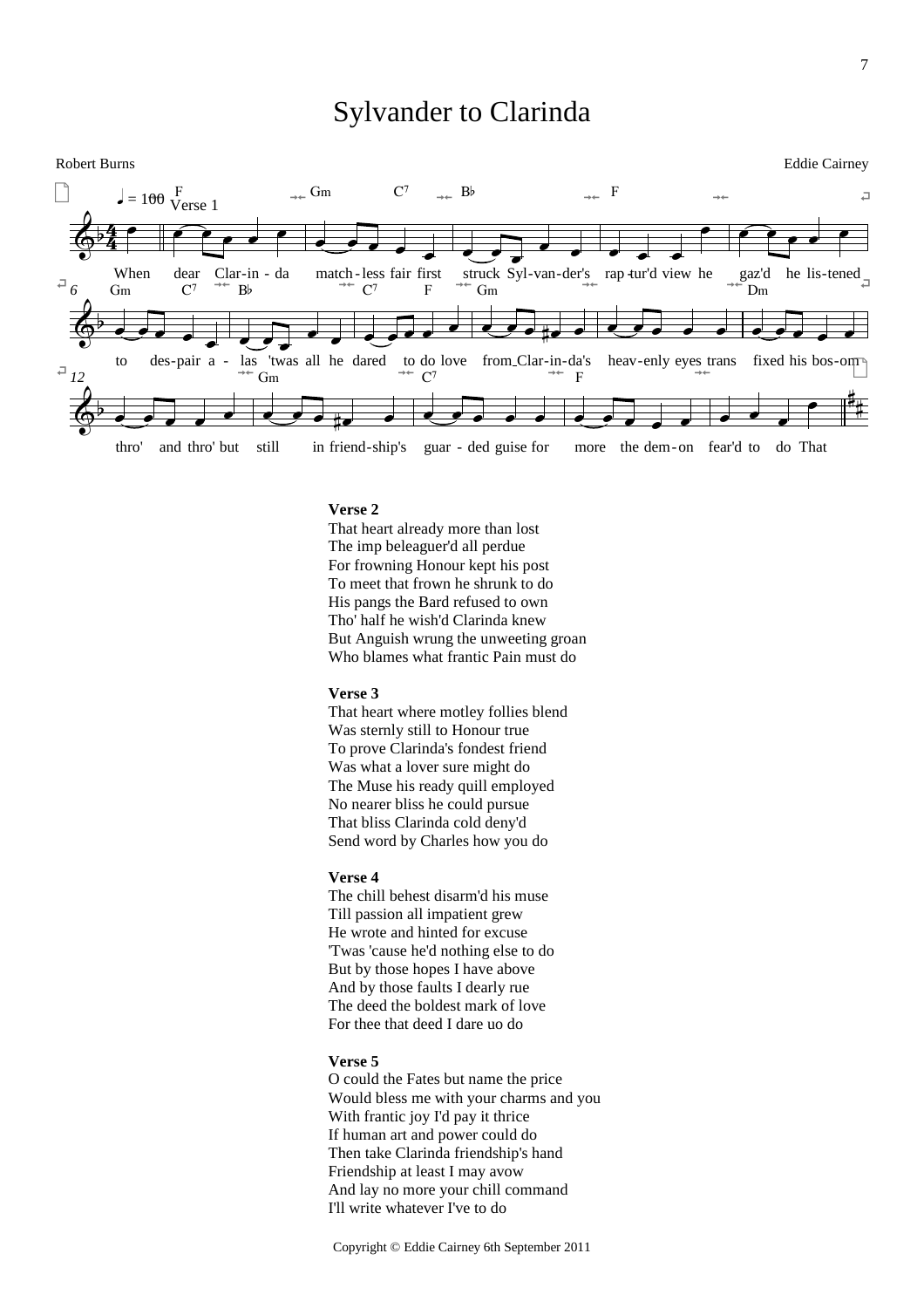### Love In The Guise Of Friendship

Robert Burns Eddie Cairney



**Verse 2** Your thought if Love must harbour there Conceal it in that thought Nor cause me from my bosom tear The very friend I sought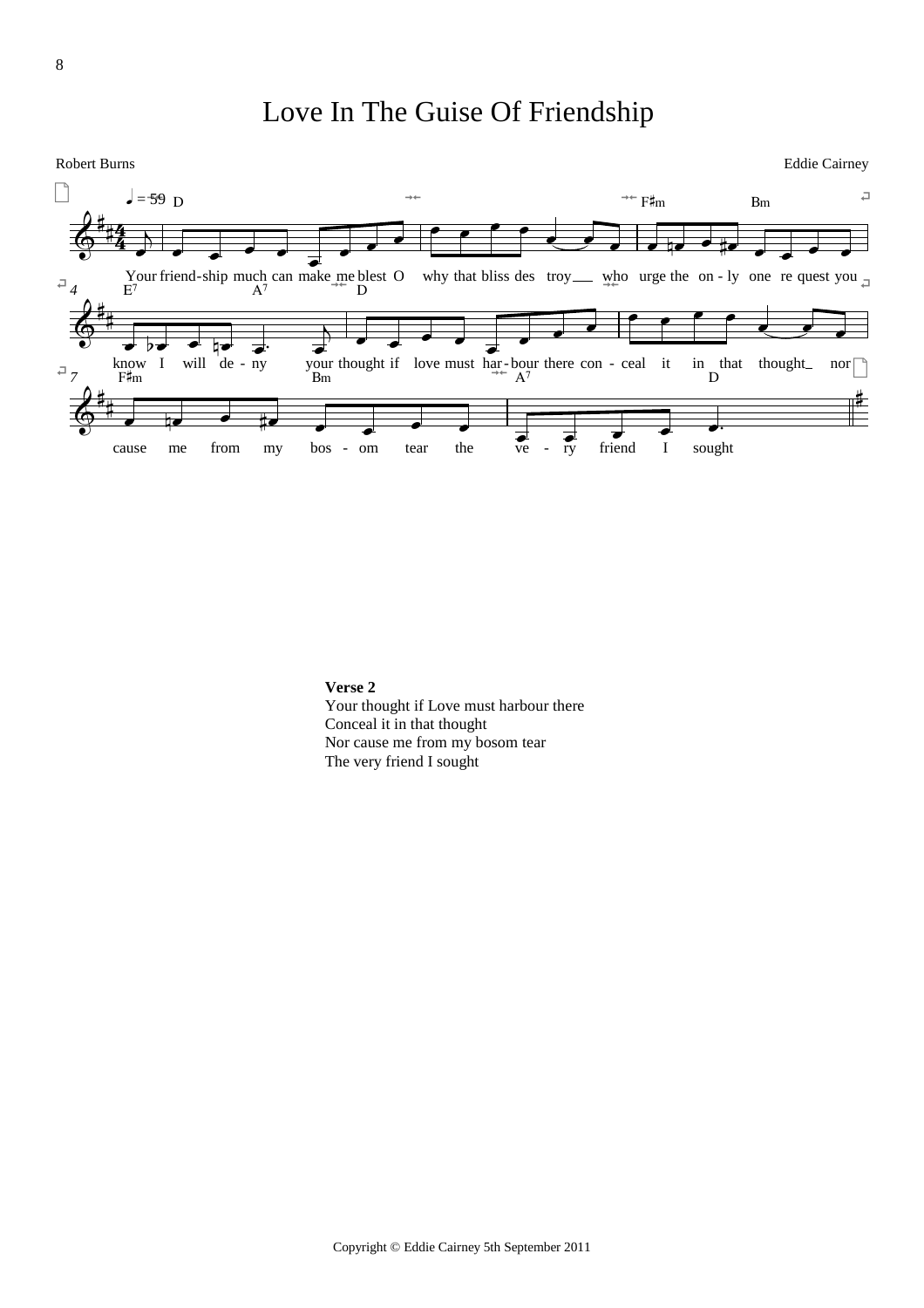### **Epistle to Hugh Parker** A Fragment

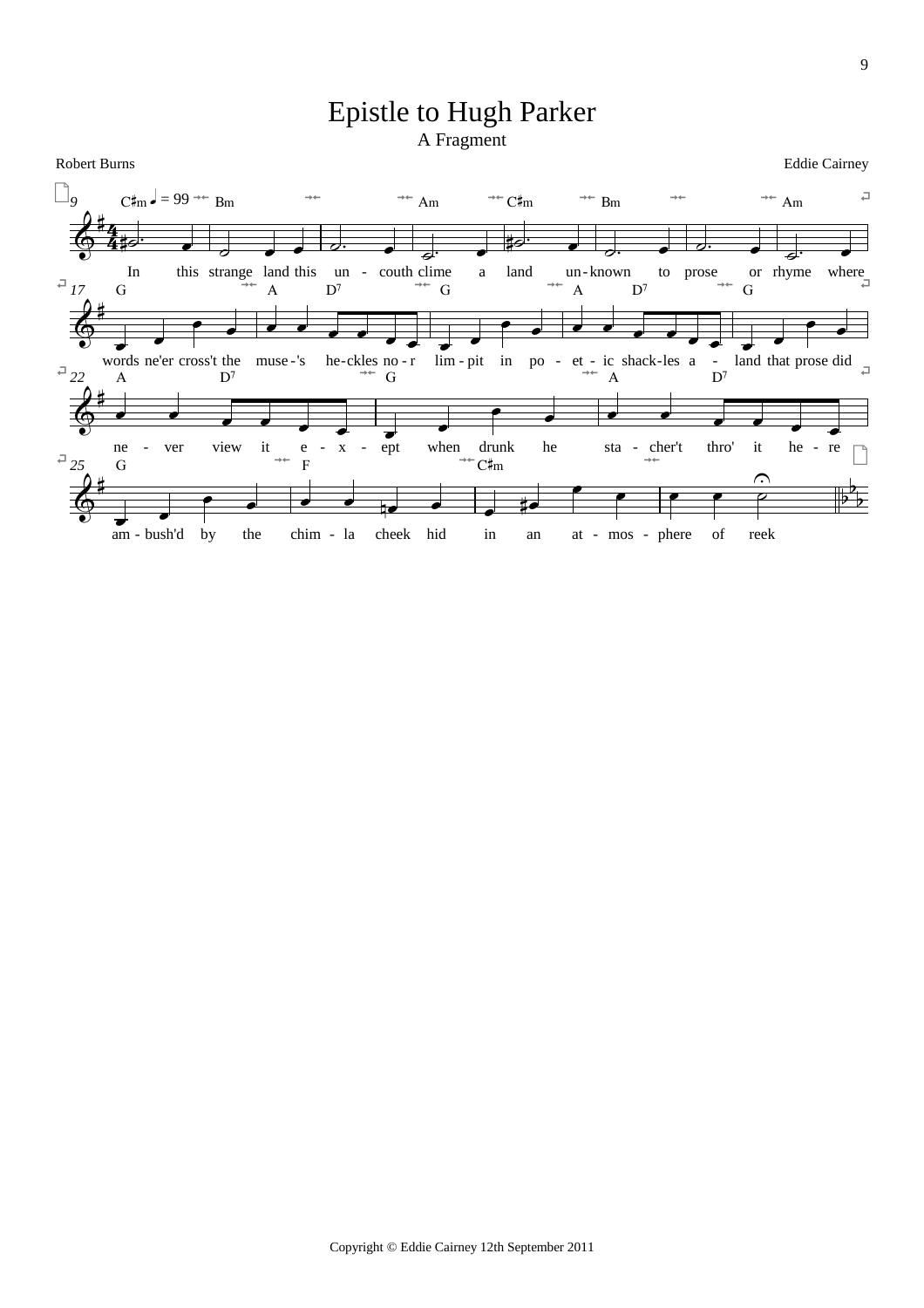### I Love my Jean



Verse 2 I see her in the dewy flowers I see her sweet and fair I hear her in the tunefu' birds I hear her charm the air There's not a bonie flower that springs By fountain shaw or green There's not a bonie bird that sings But minds me o' my Jean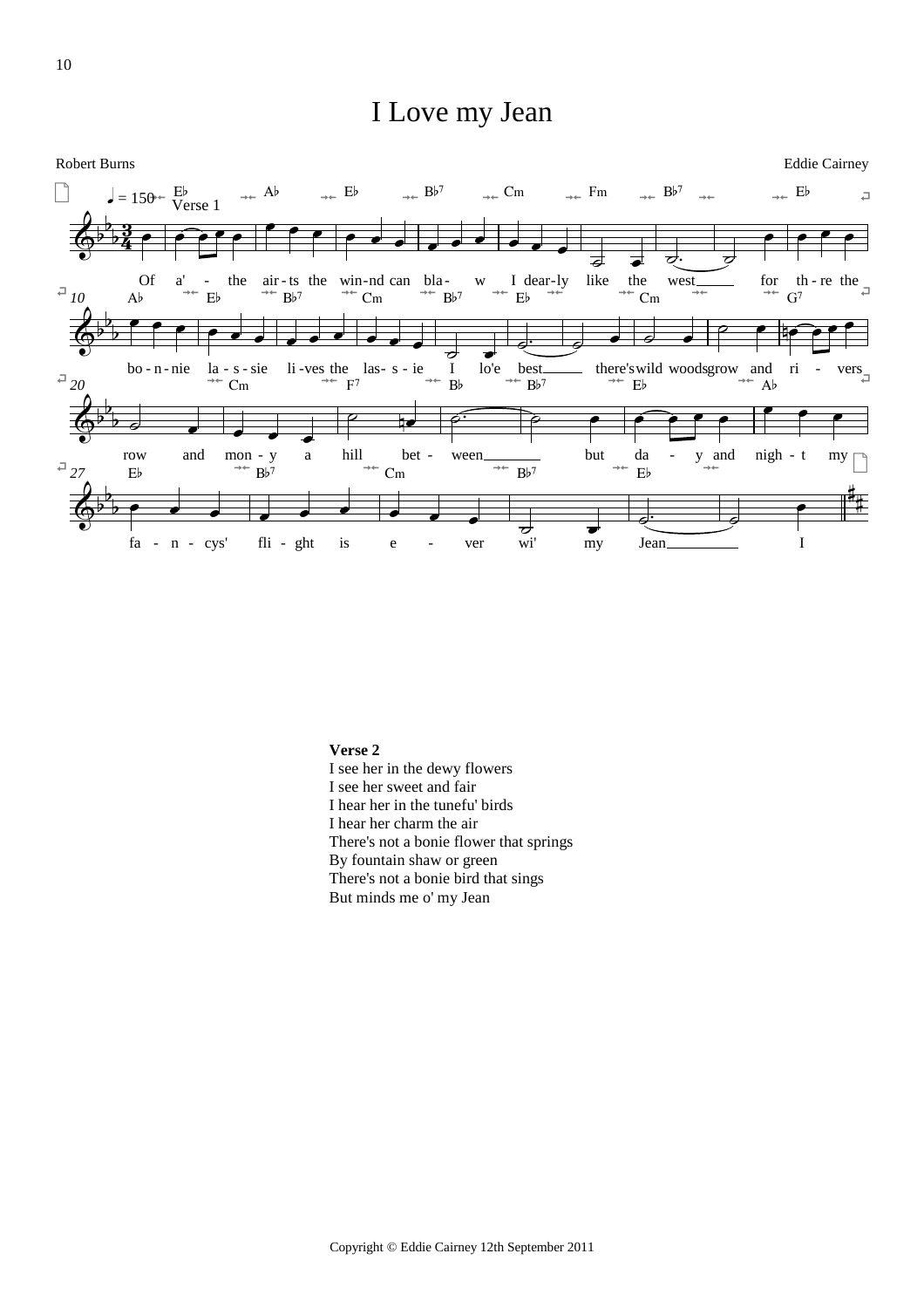### I Love my Jean



Verse 2

I see her in the dewy flowers I see her sweet and fair I hear her in the tunefu' birds I hear her charm the air There's not a bonie flower that springs By fountain shaw or green There's not a bonie bird that sings But minds me o' my Jean